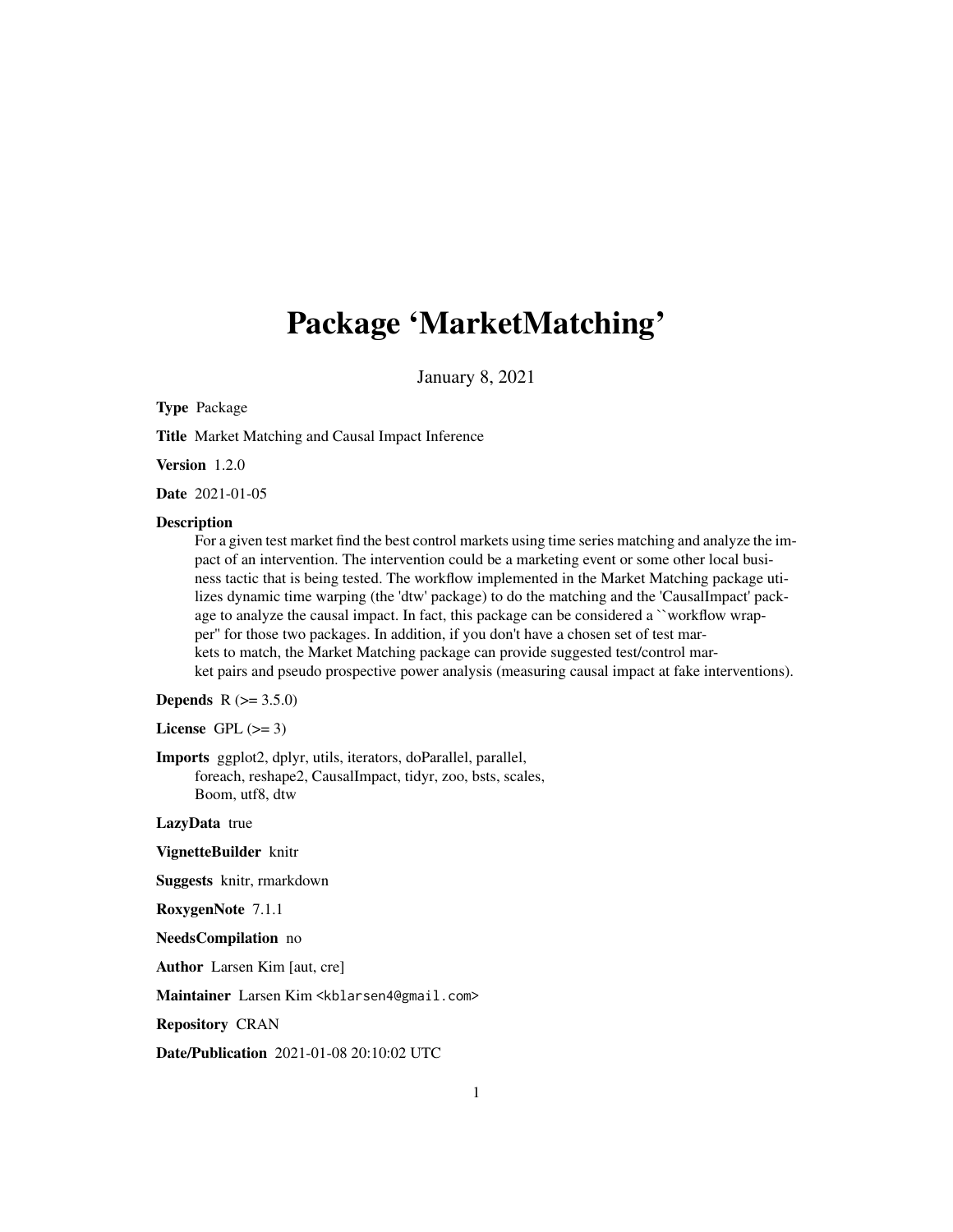### <span id="page-1-0"></span>R topics documented:

| Index | 14 |
|-------|----|
|       |    |
|       |    |
|       |    |
|       |    |
|       |    |
|       |    |

best\_matches *For each market, find the best matching control market*

#### Description

best\_matches finds the best matching control markets for each market in the dataset using dynamic time warping (dtw package). The algorithm simply loops through all viable candidates for each market in a parallel fashion, and then ranks by distance and/or correlation.

#### Usage

```
best_matches(data=NULL,
             markets_to_be_matched=NULL,
             id_variable=NULL,
             date_variable=NULL,
             matching_variable=NULL,
             parallel=TRUE,
             warping_limit=1,
             start_match_period=NULL,
             end_match_period=NULL,
             matches=NULL,
             dtw_emphasis=1,
             suggest_market_splits=FALSE,
             splitbins=10,
             log_for_splitting=FALSE)
```
#### Arguments

| data                  | input data. frame for analysis. The dataset should be structured as "stacked" time<br>series (i.e., a panel dataset). In other words, markets are rows and not columns<br>- we have a unique row for each area/time combination. |  |
|-----------------------|----------------------------------------------------------------------------------------------------------------------------------------------------------------------------------------------------------------------------------|--|
| markets_to_be_matched |                                                                                                                                                                                                                                  |  |
|                       | Use this parameter if you only want to get control matches for a subset of mar-<br>kets or a single market The default is NULL which means that all markets will<br>be paired with matching markets                              |  |
| id_variable           | the name of the variable that identifies the markets                                                                                                                                                                             |  |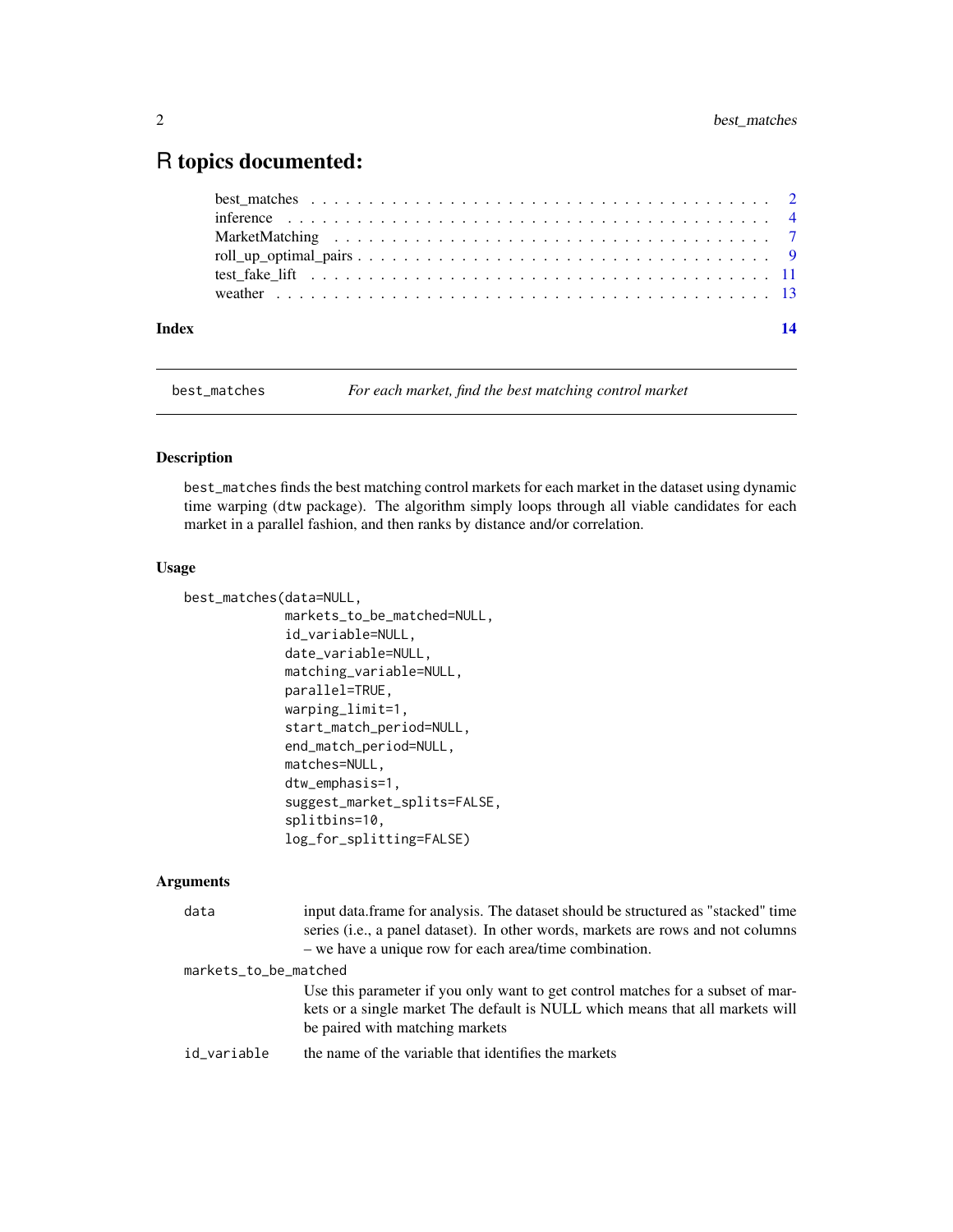#### best\_matches 3

| matching_variable<br>the variable (metric) used to match the markets. For example, this could be sales<br>or new customers                                                                                                                                                                                                                                                                                      |  |  |
|-----------------------------------------------------------------------------------------------------------------------------------------------------------------------------------------------------------------------------------------------------------------------------------------------------------------------------------------------------------------------------------------------------------------|--|--|
|                                                                                                                                                                                                                                                                                                                                                                                                                 |  |  |
|                                                                                                                                                                                                                                                                                                                                                                                                                 |  |  |
| set to TRUE for parallel processing. Default is TRUE                                                                                                                                                                                                                                                                                                                                                            |  |  |
| the warping limit used for matching. Default is 1, which means that a single<br>query value can be mapped to at most 2 reference values.                                                                                                                                                                                                                                                                        |  |  |
| start_match_period                                                                                                                                                                                                                                                                                                                                                                                              |  |  |
| the start date of the matching period (pre period). Must be a character of format<br>"YYYY-MM-DD" - e.g., "2015-01-01"                                                                                                                                                                                                                                                                                          |  |  |
| end_match_period                                                                                                                                                                                                                                                                                                                                                                                                |  |  |
| the end date of the matching period (pre period). Must be a character of format<br>"YYYY-MM-DD" - e.g., "2015-10-01"                                                                                                                                                                                                                                                                                            |  |  |
| Number of matching markets to keep in the output (to use less markets for in-<br>ference, use the control_matches parameter when calling inference). Default is<br>to keep all matches.                                                                                                                                                                                                                         |  |  |
| Number from 0 to 1. The amount of emphasis placed on dtw distances, ver-<br>sus correlation, when ranking markets. Default is 1 (all emphasis on dtw). If<br>emphasis is set to 0, all emphasis would be put on correlation, which is rec-<br>ommended when optimal splits are requested. An emphasis of 0.5 would yield<br>equal weighting.                                                                    |  |  |
| suggest_market_splits                                                                                                                                                                                                                                                                                                                                                                                           |  |  |
| if set to TRUE, best_matches will return suggested test/control splits based on<br>correlation and market sizes. Default is FALSE. For this option to be invoked,<br>markets_to_be_matched must be NULL (i.e., you must run a full match). Note<br>that the algorithm will force test and control to have the same number of markets.<br>So if the total number of markets is odd, one market will be left out. |  |  |
| Number of size-based bins used to stratify when splitting markets into test and<br>control. Only markets inside the same bin can be matched. More bins means<br>more emphasis on market size when splitting. Less bins means more emphasis<br>on correlation. Default is 10.                                                                                                                                    |  |  |
| log_for_splitting                                                                                                                                                                                                                                                                                                                                                                                               |  |  |
| This parameter determines if optimal splitting is based on correlations of the<br>raw matching metric values or the correlations of log(matching metric). Only<br>relevant if suggest_market_splits is TRUE. Default is FALSE.                                                                                                                                                                                  |  |  |
|                                                                                                                                                                                                                                                                                                                                                                                                                 |  |  |

#### Value

Returns an object of type market\_matching. The object has the following elements:

| BestMatches | A data frame that contains the best matches for each market. All stats reflect data<br>after the market pairs have been joined by date. Thus SUMTEST and SUMC-<br>NTL can have smaller values than what you see in the Bins output table |
|-------------|------------------------------------------------------------------------------------------------------------------------------------------------------------------------------------------------------------------------------------------|
| Data        | The raw data used to do the matching                                                                                                                                                                                                     |
| MarketID    | The name of the market identifier                                                                                                                                                                                                        |
|             | Matching Metric The name of the matching variable                                                                                                                                                                                        |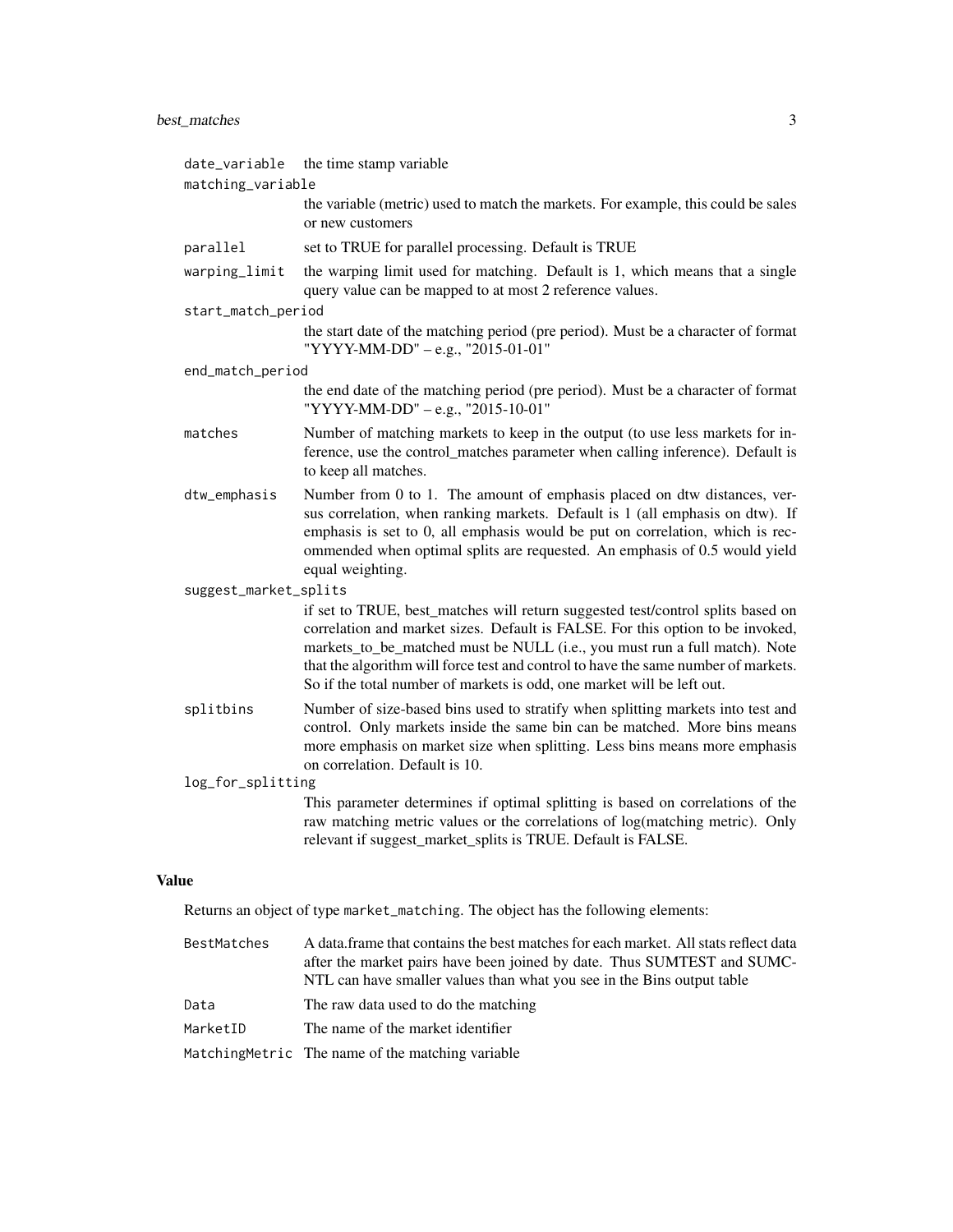<span id="page-3-0"></span>

| SuggestedTestControlSplits | DateVariable The name of the date variable                                                                                                                                                          |
|----------------------------|-----------------------------------------------------------------------------------------------------------------------------------------------------------------------------------------------------|
|                            | Suggested test/control splits. SUMTEST and SUMCNTL are the total market<br>volumes, not volume after joining with other markets. They're greater or equal<br>to the values in the BestMatches file. |
| Bins                       | Bins used for splitting and corresponding volumes                                                                                                                                                   |

#### Examples

```
## Not run:
##-----------------------------------------------------------------------
## Find the best matches for the CPH airport time series
##-----------------------------------------------------------------------
library(MarketMatching)
data(weather, package="MarketMatching")
mm <- best_matches(data=weather,
                   id="Area",
                   markets_to_be_matched=c("CPH", "SFO"),
                   date_variable="Date",
                   matching_variable="Mean_TemperatureF",
                   parallel=FALSE,
                   start_match_period="2014-01-01",
                   end_match_period="2014-10-01")
head(mm$BestMatches)
```
## End(Not run)

inference *Given a test market, analyze the impact of an intervention*

#### Description

inference Analyzes the causal impact of an intervention using the CausalImpact package, given a test market and a matched\_market object from the best\_matches function. The function returns an object of type "market\_inference" which contains the estimated impact of the intervention (absolute and relative).

#### Usage

```
inference(matched_markets=NULL,
          bsts_modelargs=NULL,
          test_market=NULL,
          end_post_period=NULL,
          alpha=0.05,
          prior_level_sd=0.01,
          control_matches=5,
          analyze_betas=FALSE,
          nseasons=NULL)
```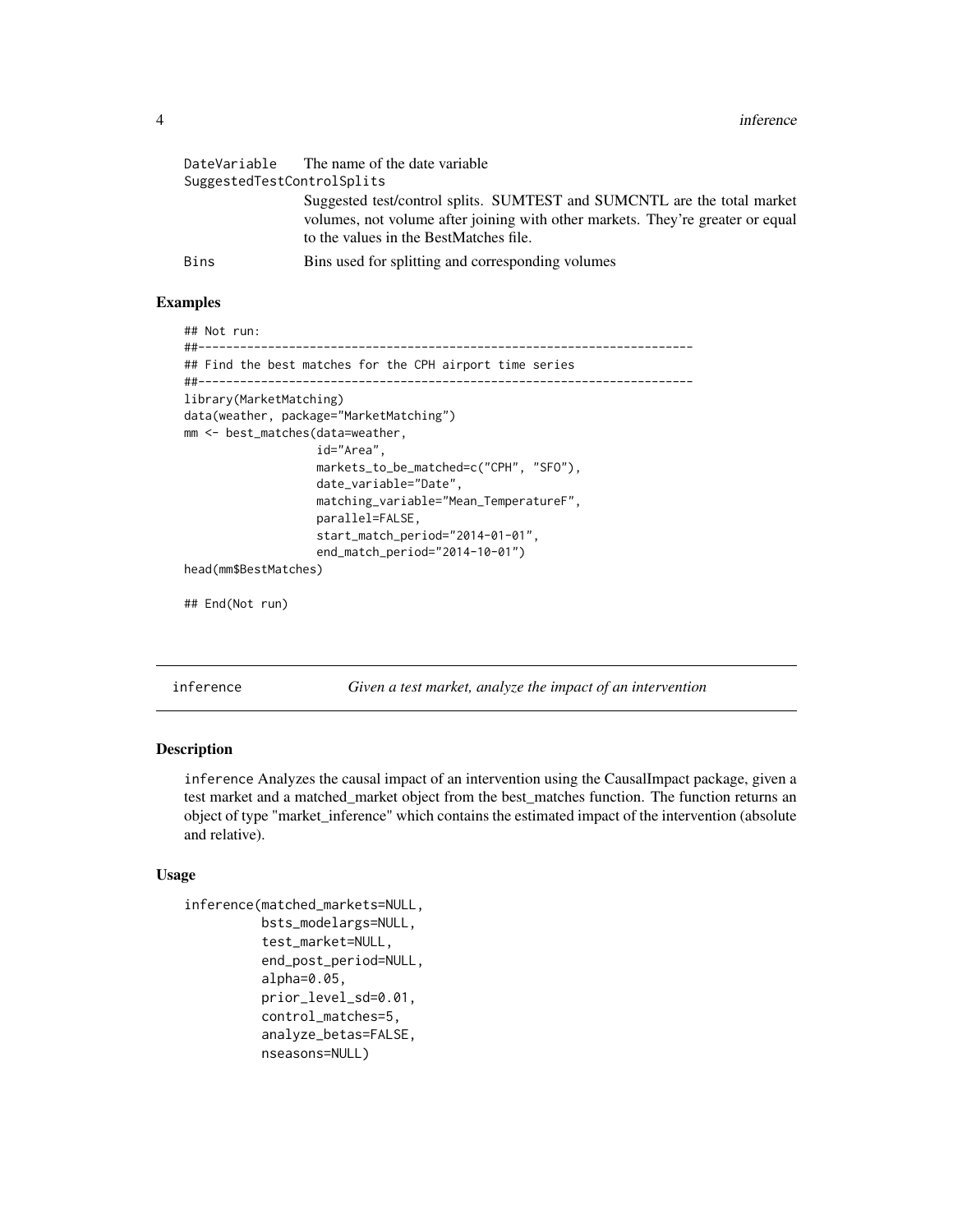#### inference 5

#### Arguments

| matched_markets |                                                                                                                                                                                                                                                                                                                                                                               |
|-----------------|-------------------------------------------------------------------------------------------------------------------------------------------------------------------------------------------------------------------------------------------------------------------------------------------------------------------------------------------------------------------------------|
|                 | A matched_market object created by the market_matching function                                                                                                                                                                                                                                                                                                               |
| bsts_modelargs  | A list() that passes model parameters directly to bsts – such as list(niter = $1000$ ,<br>nseasons = $52$ , prior.level.sd=0.1) This parameter will overwrite the values spec-<br>ified in prior_level_sd and nseasons. ONLY use this if you're using intricate bsts<br>settings For most use-cases, using the prior_level_sd and nseasons parameters<br>should be sufficient |
| test_market     | The name of the test market (character)                                                                                                                                                                                                                                                                                                                                       |
| end_post_period |                                                                                                                                                                                                                                                                                                                                                                               |
|                 | The end date of the post period. Must be a character of format "YYYY-MM-<br>$DD'' - e.g., "2015-11-01"$                                                                                                                                                                                                                                                                       |
| alpha           | Desired tail-area probability for posterior intervals. For example, 0.05 yields<br>0.95 intervals                                                                                                                                                                                                                                                                             |
|                 | prior_level_sd Prior SD for the local level term (Gaussian random walk). Default is 0.01. The<br>bigger this number is, the more wiggliness is allowed for the local level term.<br>Note that more wiggly local level terms also translate into larger posterior in-<br>tervals This parameter will be overwritten if you're using the bsts_modelargs<br>parameter            |
| control_matches |                                                                                                                                                                                                                                                                                                                                                                               |
|                 | Number of matching control markets to use in the analysis (default is 5)                                                                                                                                                                                                                                                                                                      |
| analyze_betas   | Controls whether to test the model under a variety of different values for prior_level_sd.                                                                                                                                                                                                                                                                                    |
| nseasons        | Seasonality for the bsts model $-e.g., 52$ for weekly seasonality                                                                                                                                                                                                                                                                                                             |

#### Value

Returns an object of type inference. The object has the following elements:

AbsoluteEffect The estimated absolute effect of the intervention

#### AbsoluteEffectLower

The lower limit of the estimated absolute effect of the intervention. This is based on the posterior interval of the counterfactual predictions. The width of the interval is determined by the alpha parameter.

#### AbsoluteEffectUpper

The upper limit of the estimated absolute effect of the intervention. This is based on the posterior interval of the counterfactual predictions. The width of the interval is determined by the alpha parameter.

#### RelativeEffectLower

Same as the above, just for relative (percentage) effects

#### RelativeEffectUpper

Same as the above, just for relative (percentage) effects

- TailProb Posterior probability of a non-zero effect
- PrePeriodMAPE Pre-intervention period MAPE
- DW Durbin-Watson statistic. Should be close to 2.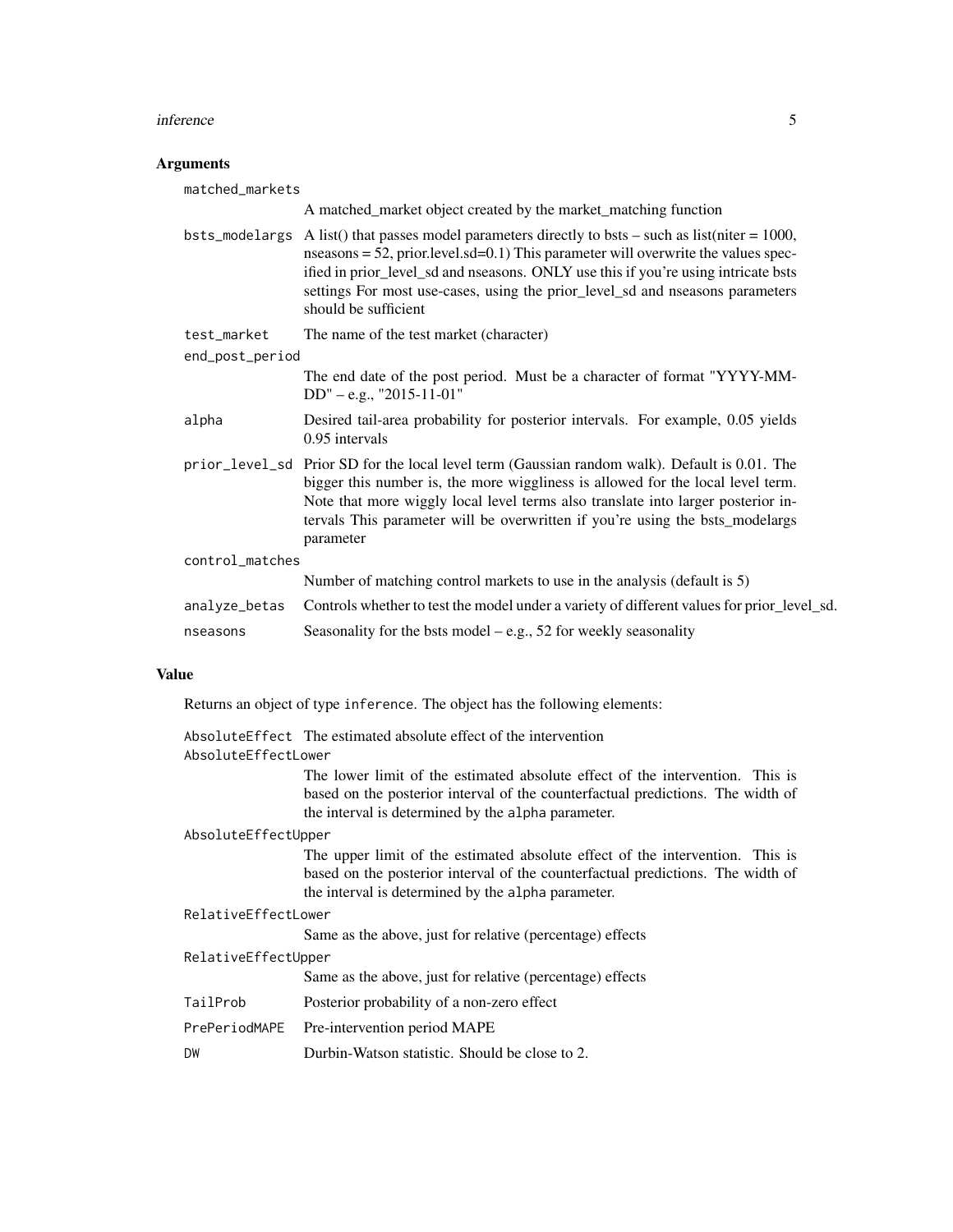**6** inference

| PlotActualVersusExpected |                                                                              |
|--------------------------|------------------------------------------------------------------------------|
|                          | Plot of actual versus expected using ggplot2                                 |
| PlotCumulativeEffect     |                                                                              |
|                          | Plot of the cumulative effect using ggplot2                                  |
| PlotPointEffect          |                                                                              |
|                          | Plot of the pointwise effect using ggplot2                                   |
| PlotActuals              | Plot of the actual values for the test and control markets using ggplot2     |
| PlotPriorLevelSdAnalysis |                                                                              |
|                          | Plot of DW and MAPE for different values of the local level SE using ggplot2 |
|                          | PlotLocalLevel Plot of the local level term using ggplot2                    |
| TestData                 | A data, frame with the test market data                                      |
| ControlData              | A data. frame with the data for the control markets                          |
| PlotResiduals            | Plot of the residuals using ggplot2                                          |
| TestName                 | The name of the test market                                                  |
| TestName                 | The name of the control market                                               |
| zooData                  | A zoo time series object with the test and control data                      |
| Predictions              | Actual versus predicted values                                               |
| CausalImpactObject       |                                                                              |
|                          | The CausalImpact object created                                              |
| Coefficients             | The average posterior coefficients                                           |

#### Examples

```
## Not run:
library(MarketMatching)
##-----------------------------------------------------------------------
## Analyze causal impact of a made-up weather intervention in Copenhagen
## Since this is weather data it is a not a very meaningful example.
## This is merely to demonstrate the function.
##-----------------------------------------------------------------------
data(weather, package="MarketMatching")
mm <- best_matches(data=weather,
                   id="Area",
                   markets_to_be_matched=c("CPH", "SFO"),
                   date_variable="Date",
                   matching_variable="Mean_TemperatureF",
                   parallel=FALSE,
                   warping_limit=1, # warping limit=1
                   dtw_emphasis=1, # rely only on dtw for pre-screening
                   matches=5, # request 5 matches
                   start_match_period="2014-01-01",
                   end_match_period="2014-10-01")
library(CausalImpact)
results <- inference(matched_markets=mm,
                    test_market="CPH",
                     analyze_betas=FALSE,
                     control_matches=5, # use all 5 matches for inference
```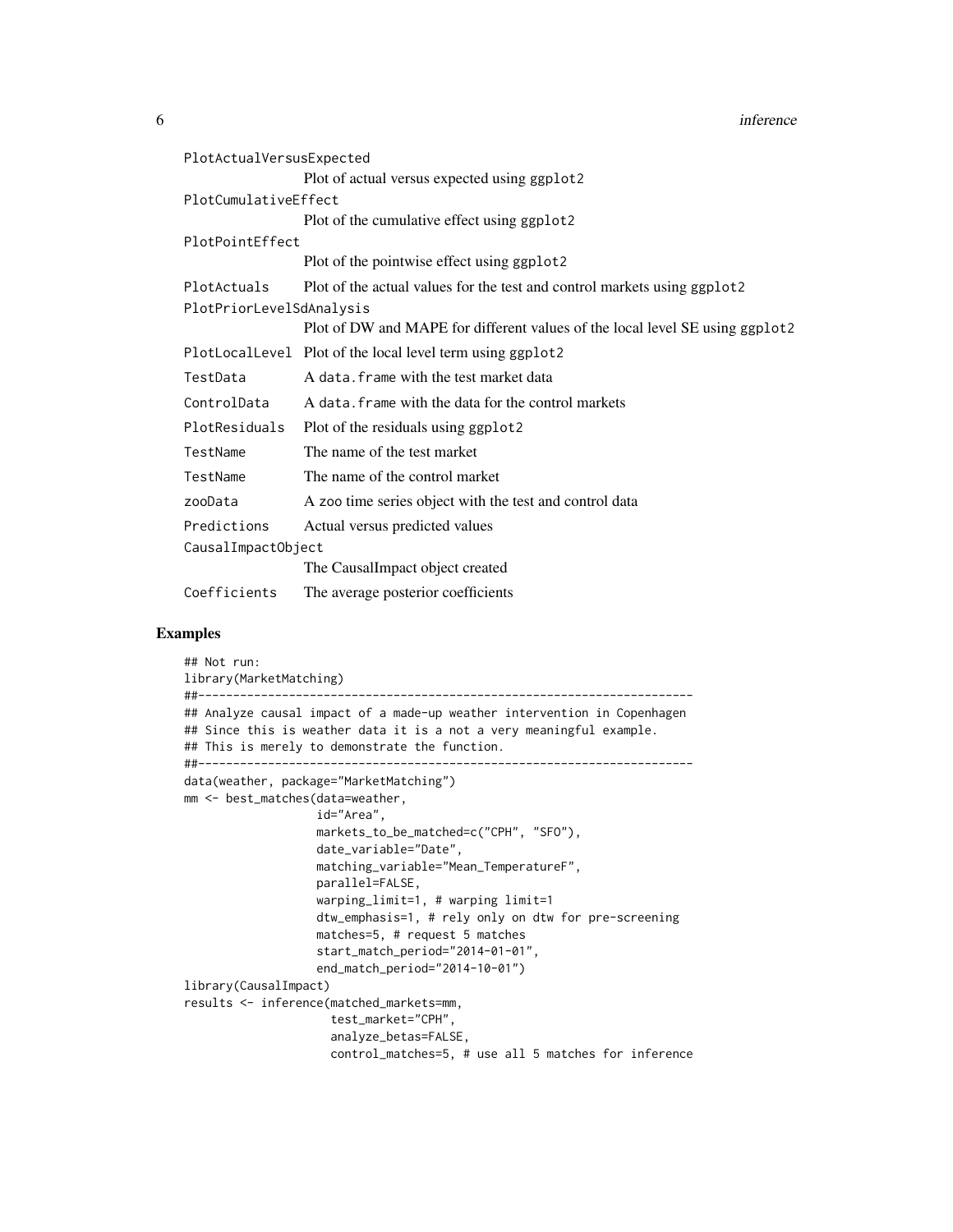#### <span id="page-6-0"></span>MarketMatching 7

end\_post\_period="2015-12-15", prior\_level\_sd=0.002)

## End(Not run)

MarketMatching *Market Matching and Causal Impact Inference*

#### Description

For a given test market find the best matching control markets using time series matching and analyze the impact of an intervention (prospective or historical). The intervention could be be a marketing event or some other local business tactic that is being tested. The package utilizes dynamic time warping to do the matching and the CausalImpact package to analyze the causal impact. In fact, MarketMatching is simply a wrapper and workflow for those two packages. MarketMatching does not provide any functionality that cannot be found in these packages but simplifies the workflow of using dtw and CausalImpact together. In addition, if you don't already have a set of test markets to match, 'MarketMatching' can provide suggested test/control market pairs using the 'suggest market splits' option in the 'best matches()' function. Also, the 'test fake lift()' function provides pseudo prospective power analysis if you're using the 'MarketMatching' package to create your test design (i.e., not just doing the post inference).

#### Details

The MarketMatching package can be used to perform the following analyses:

- For all markets in the input dataset, find the best control markets using time series matching.

- Given a test market and a matching control market (from above), analyze the causal impact of an intervention.

- Create optimal test/control market splits and run pseudo prospective power analyses.

The package utilizes the dtw package in CRAN to do the time series matching, and the CausalImpact package to do the inference. (Created by Kay Brodersen at Google). For more information about the CausualImpact package, see the following reference:

CausalImpact version 1.0.3, Brodersen et al., Annals of Applied Statistics (2015). http://google.github.io/CausalImpact/

The MarketMatching has two separate functions to perform the tasks described above:

- best matches(): This function finds the best matching control markets for all markets in the input dataset. If you don't know the test markets the function can also provide suggested optimized test/control pairs.

- inference(): Given an object from best\_matches(), this function analyzes the causal impact of an intervention.

- test\_fake\_lift(): Calculate the probability of a causal impact for fake interventions (prospective pseudo power).

For more details, check out the vignette: browseVignettes("MarketMatching")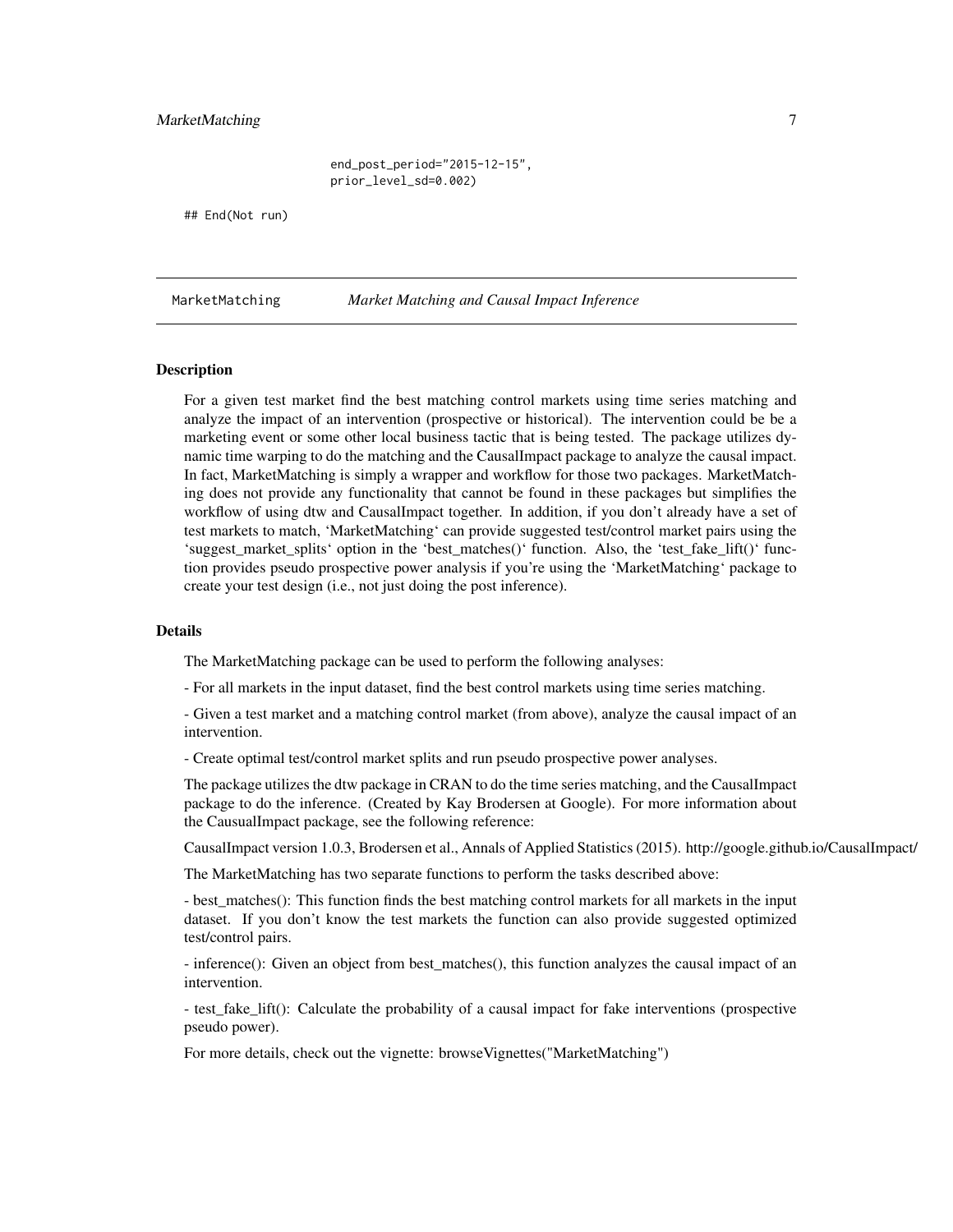#### Author(s)

Kim Larsen (kblarsen4 at gmail.com)

#### Examples

```
## Not run:
```

```
##-----------------------------------------------------------------------
## Find best matches for CPH
## If we leave test_market as NULL, best matches are found for all markets
##-----------------------------------------------------------------------
library(MarketMatching)
data(weather, package="MarketMatching")
mm <- MarketMatching::best_matches(data=weather,
                   id="Area",
                   date_variable="Date",
                   matching_variable="Mean_TemperatureF",
                   parallel=FALSE,
                   markets_to_be_matched="CPH",
                   warping_limit=1, # warping limit=1
                   dtw_emphasis=1, # rely only on dtw for pre-screening
                   matches=5, # request 5 matches
                   start_match_period="2014-01-01",
                   end_match_period="2014-10-01")
head(mm$Distances)
##-----------------------------------------------------------------------
## Analyze causal impact of a made-up weather intervention in Copenhagen
## Since this is weather data it is a not a very meaningful example.
## This is merely to demonstrate the functionality.
##-----------------------------------------------------------------------
results <- MarketMatching::inference(matched_markets = mm,
                                      test_market = "CPH",
                                      analyze_betas=FALSE,
                                      end_post_period = "2015-10-01",
                                      prior\_level\_sd = 0.002## Plot the impact
results$PlotCumulativeEffect
## Plot actual observations for test market (CPH) versus the expectation (based on the control)
results$PlotActualVersusExpected
##-----------------------------------------------------------------------
## Power analysis for a fake intervention ending at 2015-10-01
## The maximum lift analyzed is 5 percent, the minimum is 0 (using 5 steps)
## Since this is weather data it is a not a very meaningful example.
## This is merely to demonstrate the functionality.
##-----------------------------------------------------------------------
```
power <- MarketMatching::test\_fake\_lift(matched\_markets = mm, test\_market = "CPH",

```
end_fake_post_period = "2015-10-01",
```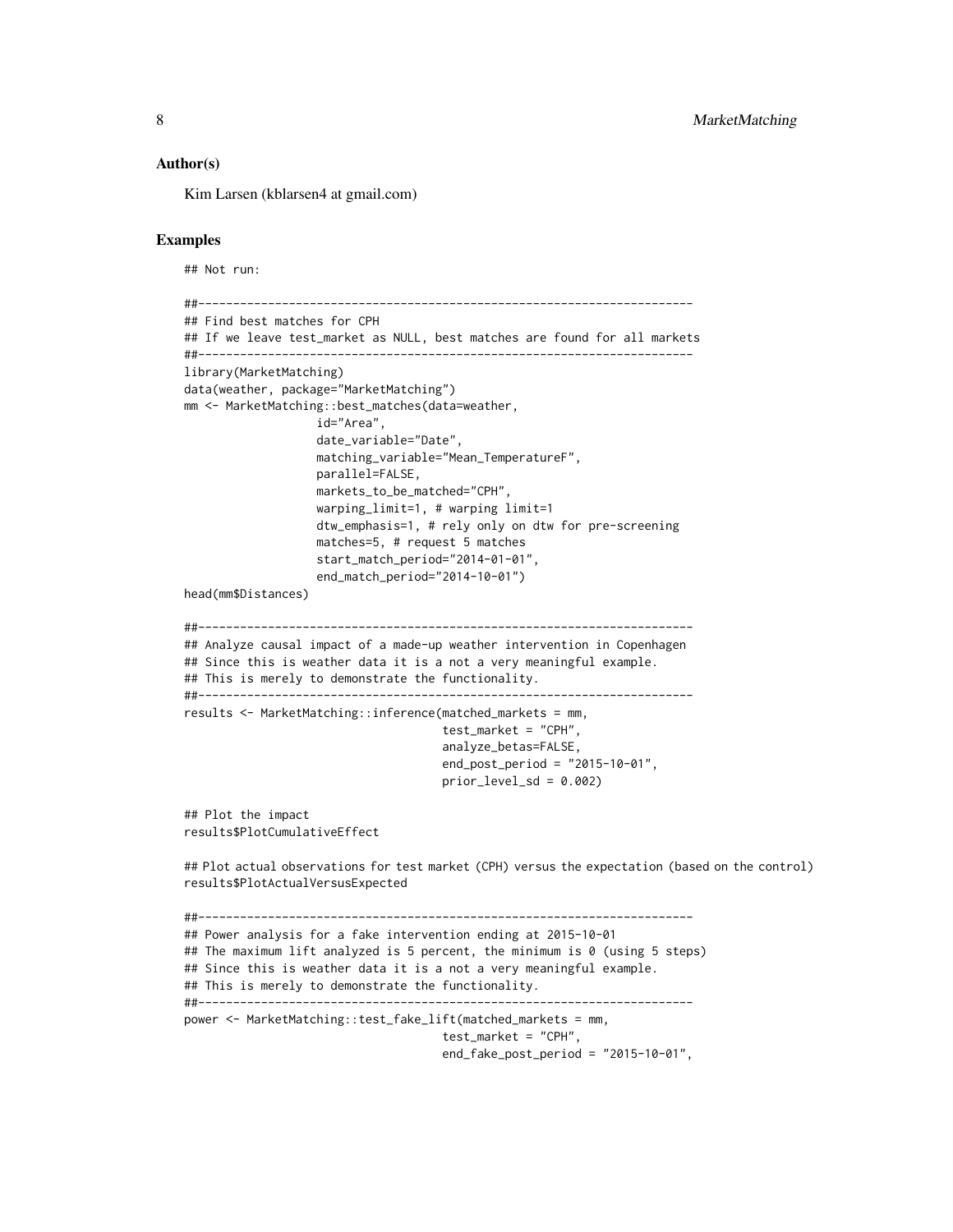```
prior_level_sd = 0.002,
                                     steps=20,
                                     max_fake_lift=0.05)
## Plot the curve
power$ResultsGraph
##-----------------------------------------------------------------------
## Generate suggested test/control pairs
##-----------------------------------------------------------------------
data(weather, package="MarketMatching")
mm <- MarketMatching::best_matches(data=weather,
                                  id_variable="Area",
                                  date_variable="Date",
                                  matching_variable="Mean_TemperatureF",
                                  suggest_market_splits=TRUE,
                                  parallel=FALSE,
                             dtw_emphasis=0, # rely only on correlation for this analysis
                                  start_match_period="2014-01-01",
                                  end_match_period="2014-10-01")
##-----------------------------------------------------------------------
## The file that contains the suggested test/control splits
## The file is sorted from the strongest market pair to the weakest pair.
##-----------------------------------------------------------------------
head(mm$SuggestedTestControlSplits)
##-----------------------------------------------------------------------
## Pass the results to test_fake_lift to get pseudo power curves for the splits.
## This tells us how well the design can detect various lifts.
## Not a meaningful example for this data. Just to illustrate.
## Note that the rollup() function will aggregate the test and control markets.
## The new aggregated test markets will be labeled "TEST."
##-----------------------------------------------------------------------
rollup <- MarketMatching::roll_up_optimal_pairs(matched_markets = mm,
                                               synthetic=FALSE)
power <- MarketMatching::test_fake_lift(matched_markets = rollup,
                                       test_market = "TEST",
                                       end_fake_post_period = "2015-10-01",
                                       lift_pattern_type = "constant",
                                       max_fake_lift = 0.1## End(Not run)
```
roll\_up\_optimal\_pairs *Roll up the suggested test/control optimal pairs for pseudo power analysis (testing fake lift)*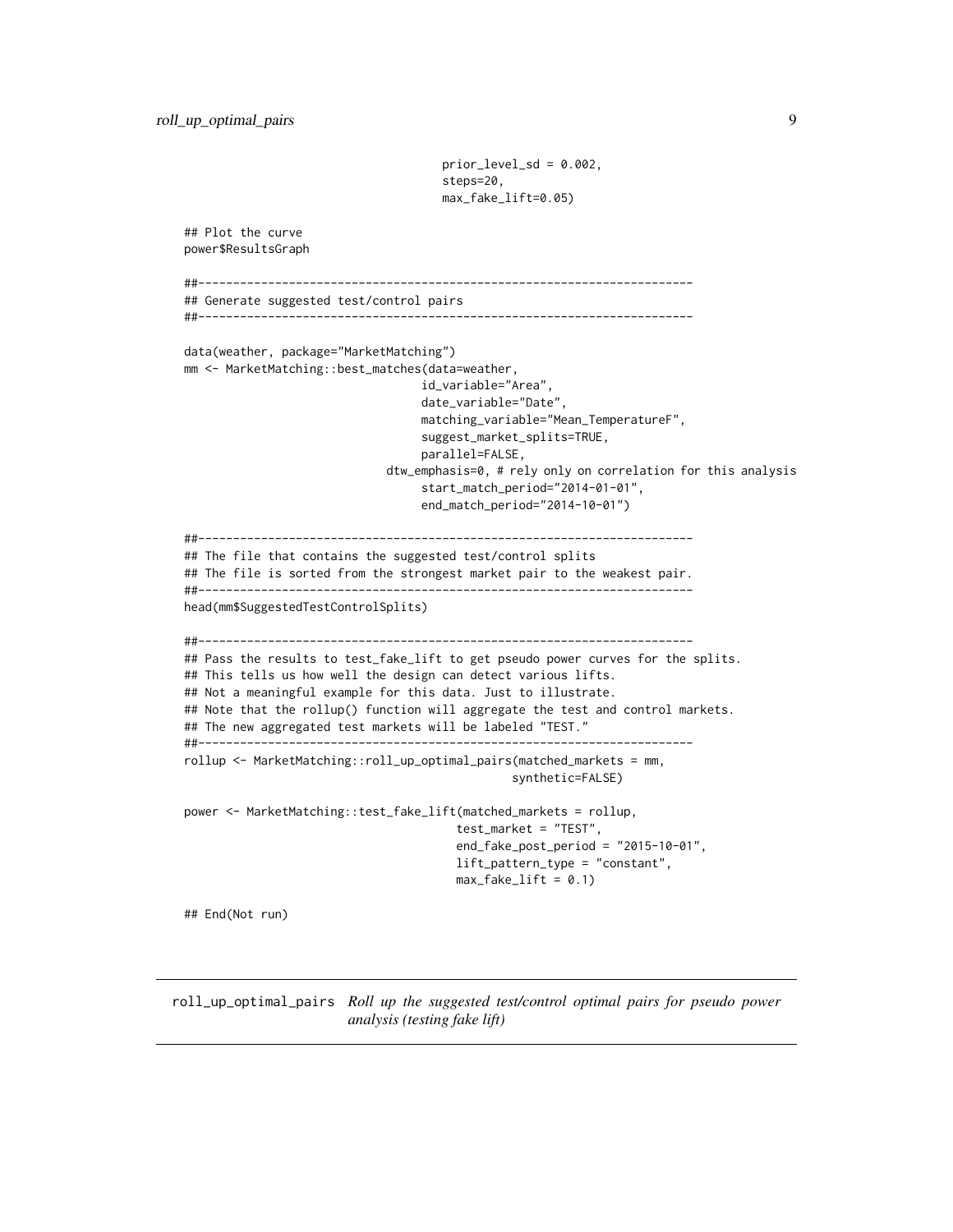#### Description

roll\_up\_optimal\_pairs Takes the suggested optimal pairs from best\_matches() and aggregates the data for pseudo power analysis (test\_fake\_lift()). You run this function and then pass the result (a matched markets object) to test\_fake\_lift.

#### Usage

```
roll_up_optimal_pairs(matched_markets=NULL,
                      percent_cutoff=1,
                      synthetic=FALSE)
```
#### Arguments

matched\_markets

|           | A matched market object from best matches.                                                                                                                                                                                                                                                                                                                               |
|-----------|--------------------------------------------------------------------------------------------------------------------------------------------------------------------------------------------------------------------------------------------------------------------------------------------------------------------------------------------------------------------------|
|           | percent_cutoff The percent of data (by volume) to be included in the future study. Default is 1.<br>0.5 would be 50 percent.                                                                                                                                                                                                                                             |
| synthetic | If set to TRUE, the control markets are not aggregated so BSTS can determine<br>weights for each market and create a synthetic control. If set to FALSE then<br>the control markets are aggregated and each market will essentially get the same<br>weight. If you have many control markets (say, more than 25) it is recommended<br>to choose FALSE. Default is FALSE. |

#### Value

Returns an object of type market\_matching. The object has the following elements:

| BestMatches                                                              | A data frame that contains the best matches for each market in the input dataset |
|--------------------------------------------------------------------------|----------------------------------------------------------------------------------|
| Data                                                                     | The raw data used to do the matching                                             |
| MarketID                                                                 | The name of the market identifier                                                |
|                                                                          | MatchingMetric The name of the matching variable                                 |
| DateVariable The name of the date variable<br>SuggestedTestControlSplits |                                                                                  |
|                                                                          | Always NULL                                                                      |

#### Examples

```
## Not run:
##-----------------------------------------------------------------------
## Generate the suggested test/control pairs
##-----------------------------------------------------------------------
library(MarketMatching)
data(weather, package="MarketMatching")
mm <- best_matches(data=weather,
                   id="Area",
                   date_variable="Date",
                   matching_variable="Mean_TemperatureF",
                   parallel=FALSE,
```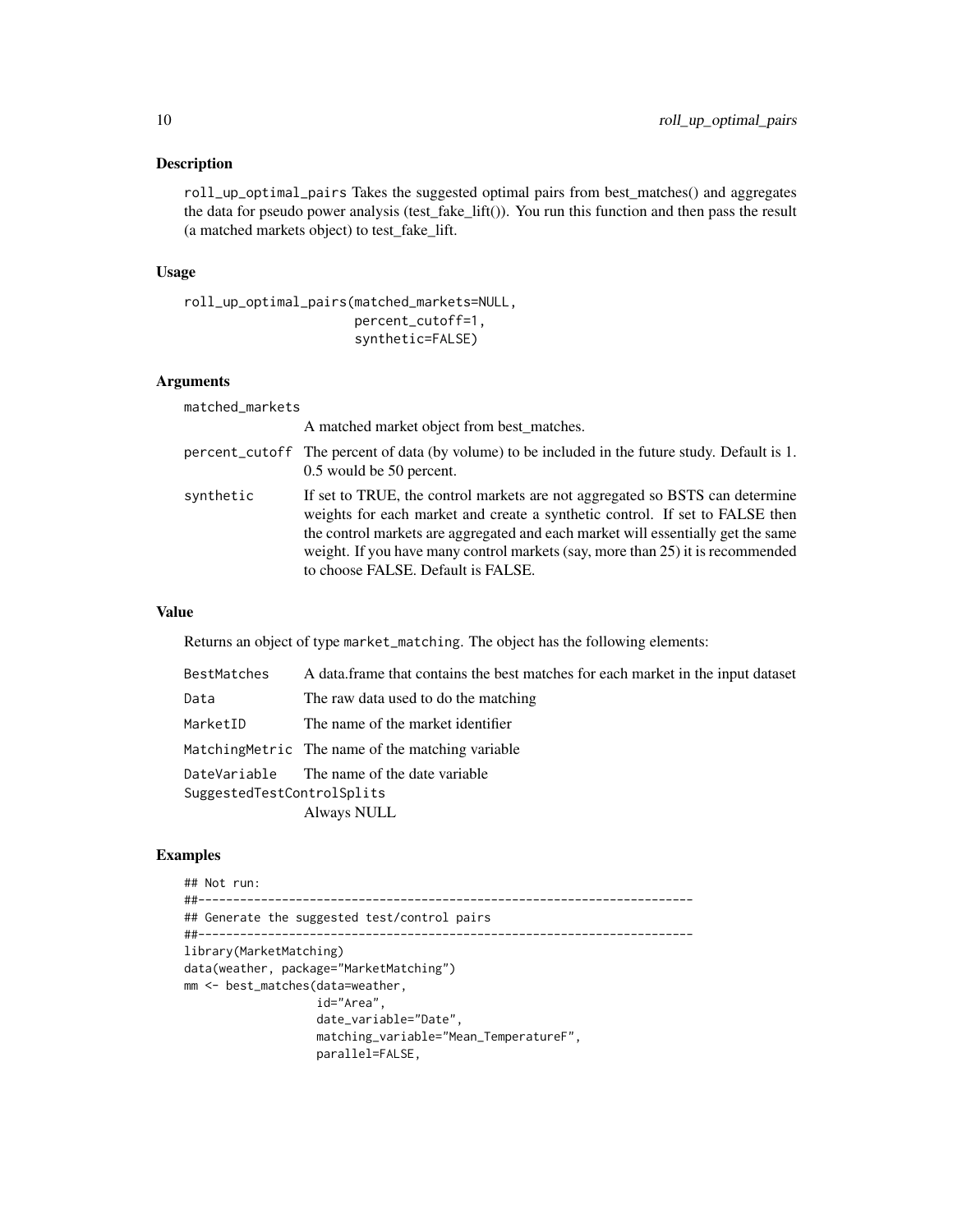```
suggest_market_splits=TRUE,
                     start_match_period="2014-01-01",
                    end_match_period="2014-10-01")
 ##-----------------------------------------------------------------------
 ## Roll up the pairs to generate test and control markets
 ## Synthetic=FALSE means that the control markets will be aggregated
 ## -- i.e., equal weighhs in CausalImpact
 ##-----------------------------------------------------------------------
 rollup <- roll_up_optimal_pairs(matched_markets=mm,
                                  percent_cutoff=1,
                                  synthetic=FALSE)
 ##-----------------------------------------------------------------------
 ## Pseudo power analysis (fake lift analysis)
 ##-----------------------------------------------------------------------
 results <- test_fake_lift(matched_markets=rollup,
                      test_market="TEST",
                      lift_pattern_type="constant",
                      end_fake_post_period="2015-12-15",
                      prior_level_sd=0.002,
                      max_fake_lift=0.1)
 ## End(Not run)
test_fake_lift Given a test market, analyze the impact of fake interventions (prospec-
                         tive power analysis)
```
#### Description

test\_fake\_lift Given a matched\_market object from the best\_matches function, this function analyzes the causal impact of fake interventions using the CausalImpact package. The function returns an object of type "market\_inference" which contains the estimated impact of the intervention (absolute and relative).

#### Usage

```
test_fake_lift(matched_markets=NULL,
          test_market=NULL,
          end_fake_post_period=NULL,
          alpha=0.05,
          prior_level_sd=0.01,
          control_matches=NULL,
          nseasons=NULL,
          max_fake_lift=NULL,
          steps=10,
          lift_pattern_type="constant")
```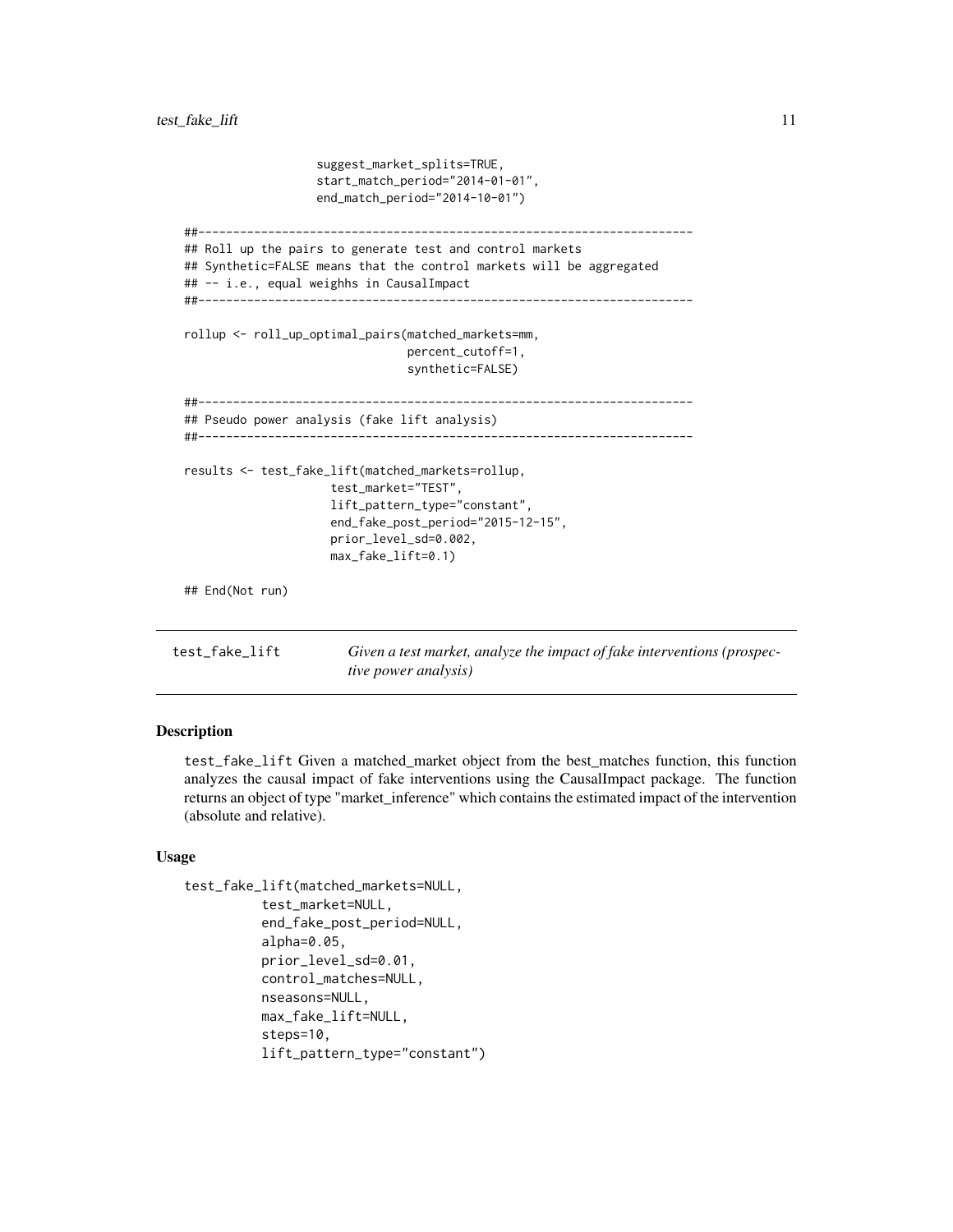#### Arguments

| matched_markets      |                                                                                                                                                                                                                                                                                                                                                                    |  |  |
|----------------------|--------------------------------------------------------------------------------------------------------------------------------------------------------------------------------------------------------------------------------------------------------------------------------------------------------------------------------------------------------------------|--|--|
|                      | A matched_market object created by the market_matching function This param-<br>eter will overwrite the values specified in prior_level_sd and nseasons. ONLY<br>use this if you're using intricate bsts settings For most use-cases, using the<br>prior_level_sd and nseasons parameters should be sufficient                                                      |  |  |
| test_market          | The name of the test market (character)                                                                                                                                                                                                                                                                                                                            |  |  |
| end_fake_post_period |                                                                                                                                                                                                                                                                                                                                                                    |  |  |
|                      | The end date of the post period. Must be a character of format "YYYY-MM-<br>$DD'' - e.g., "2015-11-01"$                                                                                                                                                                                                                                                            |  |  |
| alpha                | Desired tail-area probability for posterior intervals. For example, 0.05 yields<br>$0.95$ intervals                                                                                                                                                                                                                                                                |  |  |
|                      | prior_level_sd Prior SD for the local level term (Gaussian random walk). Default is 0.01. The<br>bigger this number is, the more wiggliness is allowed for the local level term.<br>Note that more wiggly local level terms also translate into larger posterior in-<br>tervals This parameter will be overwritten if you're using the bsts_modelargs<br>parameter |  |  |
| control_matches      |                                                                                                                                                                                                                                                                                                                                                                    |  |  |
|                      | Number of matching control markets to use in the analysis (default is 5)                                                                                                                                                                                                                                                                                           |  |  |
| nseasons             | Seasonality for the bsts model $-e.g., 52$ for weekly seasonality                                                                                                                                                                                                                                                                                                  |  |  |
| max_fake_lift        | The maximum absolute fake lift $-$ e.g., 0.1 means that the max lift evaluated is<br>10 percent and the min lift is -10 percent Note that randomization is injected<br>into the lift, which means that the max lift will not be exactly as specified                                                                                                               |  |  |
| steps                | The number of steps used to calculate the power curve (default is 10)                                                                                                                                                                                                                                                                                              |  |  |
| lift_pattern_type    |                                                                                                                                                                                                                                                                                                                                                                    |  |  |
|                      | Lift pattern. Default is constant. The other choice is a random lift                                                                                                                                                                                                                                                                                               |  |  |

#### Value

Returns an object of type matched\_market\_power. The object has the following elements:

| ResultsData  | The results stored in a data.frame                            |
|--------------|---------------------------------------------------------------|
| ResultsGraph | The results stored in a ggplot graph                          |
| LiftPattern  | The random pattern applied to the lift                        |
| FitCharts    | The underlying actual versus fitted charts for each fake lift |
| FitData      | The underlying actual versus fitted data for each fake lift   |

#### Examples

## Not run: library(MarketMatching) ##----------------------------------------------------------------------- ## Create a pseudo power curve for various levels of lift ## Since this is weather data it is a not a very meaningful example. ## This is merely to demonstrate the function. ##-----------------------------------------------------------------------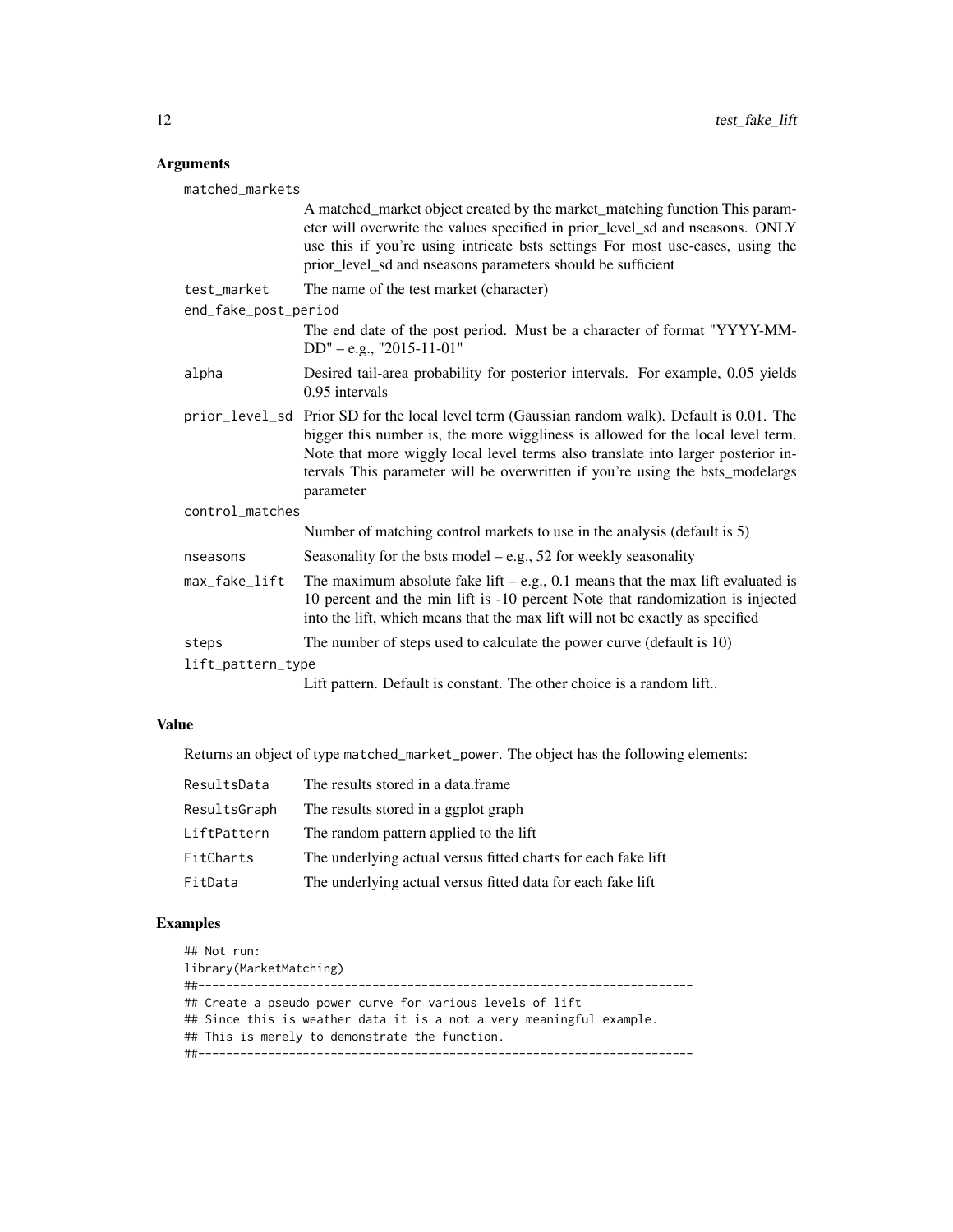#### <span id="page-12-0"></span>weather 13

```
data(weather, package="MarketMatching")
mm <- best_matches(data=weather,
                   id="Area",
                   markets_to_be_matched=c("CPH", "SFO"),
                   date_variable="Date",
                   matching_variable="Mean_TemperatureF",
                   warping_limit=1, # warping limit=1
                   dtw_emphasis=1, # rely only on dtw for pre-screening
                   matches=5, # request 5 matches
                   start_match_period="2014-01-01",
                   end_match_period="2014-10-01")
library(CausalImpact)
results <- test_fake_lift(matched_markets=mm,
                     test_market="CPH",
                     lift_pattern_type="constant",
                     control_matches=5, # use all 5 matches for inference
                     end_fake_post_period="2015-12-15",
                     prior_level_sd=0.002,
                     max_fake_lift=0.1)
```
## End(Not run)

weather *Weather dataset*

#### Description

The data was extracted using the weatherData package It contains average temperature readings for 19 airports for 2014.

#### Usage

weather

#### Format

A time series dataset with 6,935 rows and 3 variables (19 airports and 365 days):

- Area: Airport code
- Date: Date
- Mean\_TemperatureF: Average temperature